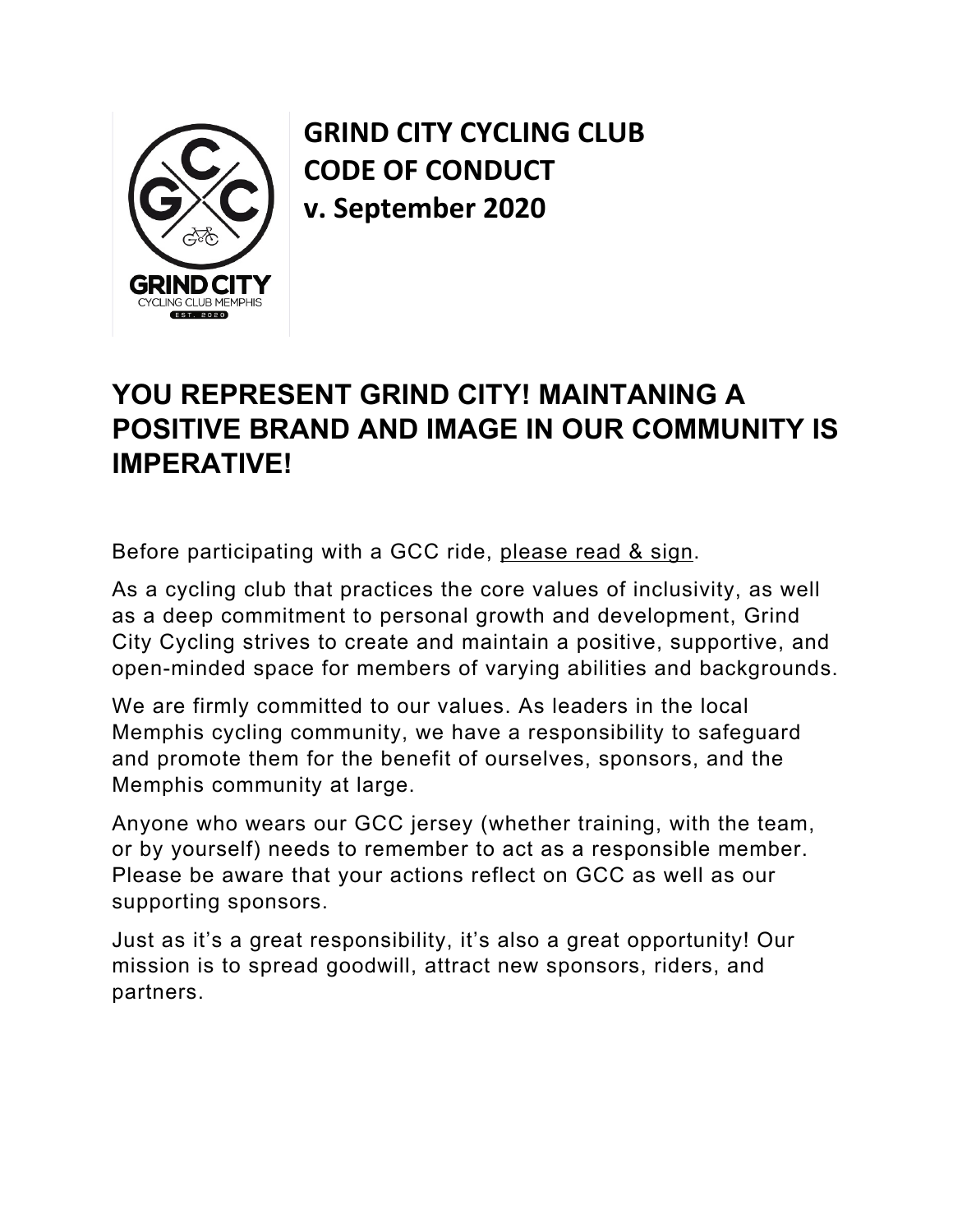## **RIDE SAFETY AND CONDUCT**

Ride safely and obey all traffic laws on ALL public and private roads.

Ride in a respectful manner and be aware other riders and drivers. Share the road and give others the benefit of the doubt, even when it's difficult to do so.

Practice good sportsmanship and conduct yourself in a professional manner at all cycling and non-cycling events where you are representing Grind City Cycling.

"Representing Grind City Cycling" is defined as any time you are wearing the team jersey or not at any event where you are registered as GCC member.

Unacceptable behavior while riding includes but, not limited to:

Physical abuse to any person while riding or at an event.

Use of foul language toward any person while riding or at an event.

Making obscene gestures directed to any persons while riding or at an event.

Malicious actions on the bike toward any persons.

Ride with precaution and respect, being aware of the unnecessary and dangerous risks others sometimes take. Do your best to avoid mistakes but always try to learn from them when they do happen.

Support your teammates! Through cycling we are working to push our personal boundaries towards excellence. As an inclusive club there will be members with varying levels of experience and ability. Please be aware of bullying and teasing. There's a fine line between good natured teasing that can help build bonds and the kind that can damage psyches and relationships. We always strive for honesty, being mindful of vulnerability, and genuine gestures of appreciation. Practice supporting each other through positivity and positive reinforcement.